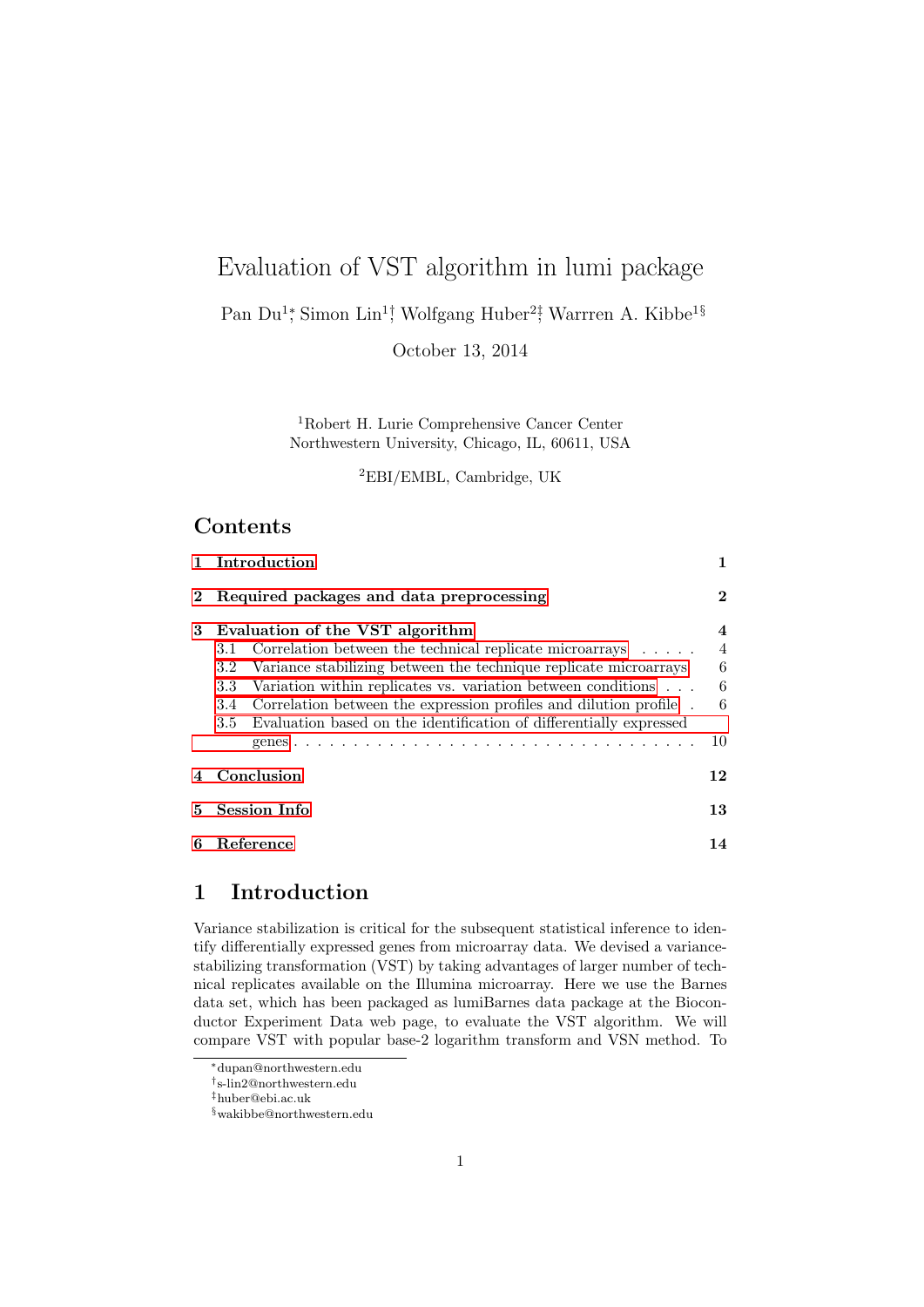facilitate the comparison, we used popular quantile normalization for both VST and log2 transformed data.

## <span id="page-1-0"></span>2 Required packages and data preprocessing

The evaluation requires the users to install packages:  $lumi$ , vsn, genefilter, limma and lumiBarnes (Experiment Data package). First, we need to load these packages:

```
> library("lumi")
> library("vsn")
> library("genefilter")
> library("RColorBrewer")
> library("limma")
> library("lumiBarnes")
> set.seed(0xbadbeef)
> ## Load the Barnes data set
> data("lumiBarnes")
```
We select the Barnes data [2] as the evaluation data set. For convenience, we created a Bioconductor experiment data package lumiBarnes. The data is kept in a LumiBatch Object. Because the Barnes data utilized the pre-released version of HumanRef-8 version 1 BeadChip, some probes on the chip do not exist in the public released HumanRef-8 version 1 BeadChip. For annotation consistence, these probes was removed in the  $lumiBarnes$  package. For the interested users, the raw data can be downloaded from the paper companion website: http://www.bioinformatics.ubc.ca/pavlidis/lab/platformCompare/.

Before preprocessing the data, we first compare the methods of fitting the relations between probe standard deviation and mean. The detailed implementation of methods is described in [1]. The results of using 'linear' and 'quadratic' method are shown in Figure [1](#page-2-0) and Figure [2](#page-2-1) respectively. Compare Figure [1](#page-2-0) and Figure [2,](#page-2-1) we can see the 'quadratic' method over-fits the relations in the high expression range. As a result, VST uses 'linear' method by default to get more robust results.

```
> ## Select the blood and placenta samples
> selChip = !is.na(lumiBarnes$pctBlood)
> x.lumi <- lumiBarnes[, selChip]
> presentCount <- detectionCall(x.lumi)
> ## Since the Barnes data was not background removed, we will do background adjustment fi
> ## The background estimation will be based on the control probe information.
> ## As the old version lumiBarnes library does not include controlData slot, we will che
> if (nrow(controlData(x.lumi)) == 0) {
+ ## We will use the control probe information in the example.lumi in the updated
+ data(example.lumi)
+ controlData(x.lumi) <- controlData(example.lumi)
+ }
> x.lumi <- lumiB(x.lumi, method='bgAdjust')
> repl1 <- which(x.lumi$replicate=="A")
> repl2 <- which(x.lumi$replicate=="B")
> stopifnot(sum(selChip)==12L, length(repl1)==6L, length(repl2)==6L)
```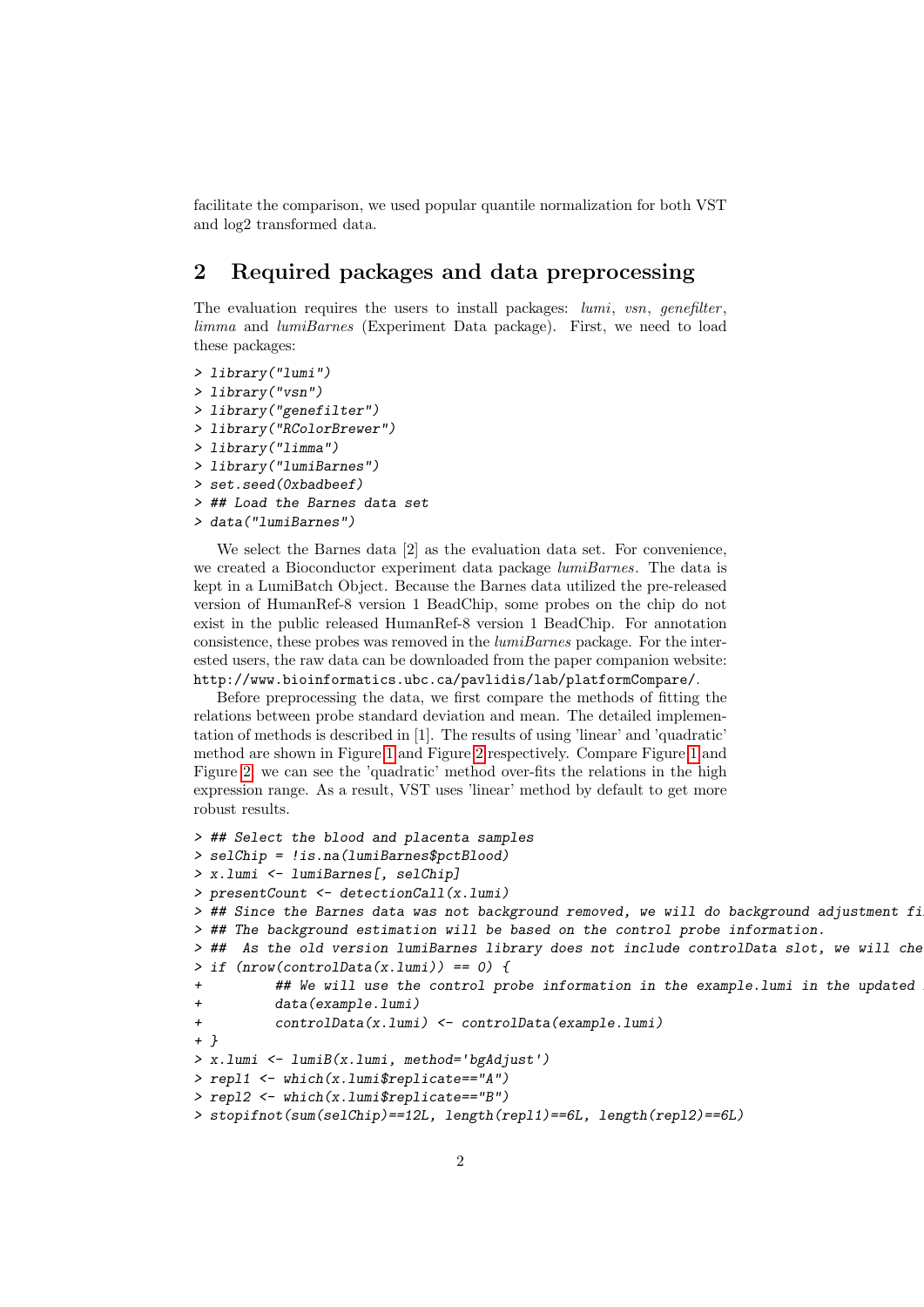> temp <- lumiT(lumiBarnes[,1], fitMethod='linear', ifPlot=TRUE)

Perform vst transformation ... 2014-10-13 17:51:17 , processing array 1



<span id="page-2-0"></span>Figure 1: (A) The relations between probe standard deviation and mean by linear fitting. (B) Log2 vs. VST transformed values. The green line in figure A is the fitted curve; the green dotted line in figure B represents  $Log2 = VST$ .

> temp <- lumiT(lumiBarnes[,1], fitMethod='quadratic', ifPlot=TRUE)

```
Perform vst transformation ...
2014-10-13 17:51:18 , processing array 1
```


<span id="page-2-1"></span>Figure 2: (A) The relations between probe standard deviation and mean by linear fitting. (B) Log2 vs. VST transformed values. The green line in figure A is the fitted curve; the green dotted line in figure B represents  $Log2 = VST$ .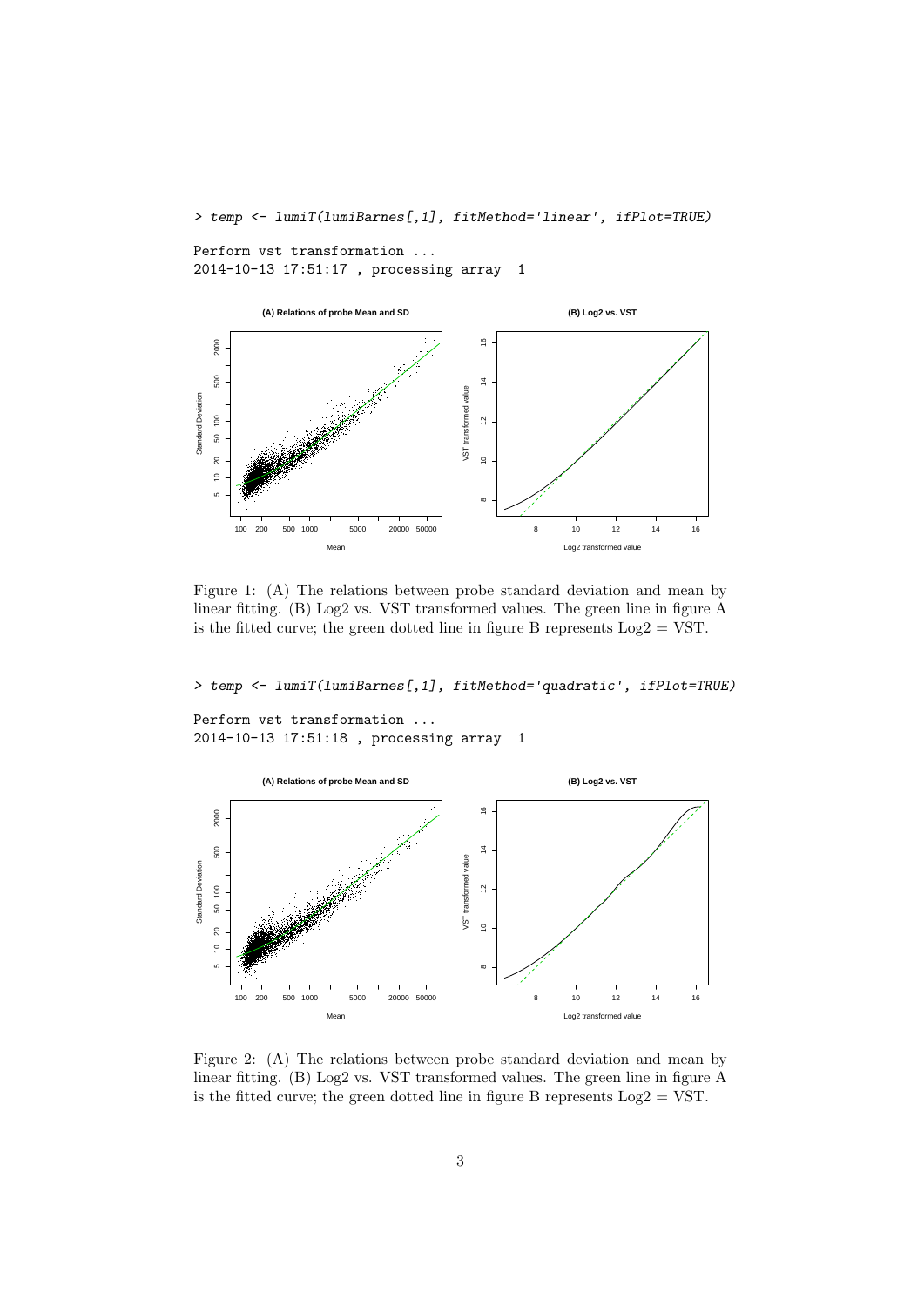Preprocess:

```
> ## VST transform and Quantile normalization
> x.lumi.vst <- lumiT(x.lumi)
> x.lumi.vst.quantile <- lumiN(x.lumi.vst, method='quantile')
> ## log2 transform and Quantile normalization
> x.lumi.log <- lumiT(x.lumi, method='log2')
> x.lumi.log.quantile <- lumiN(x.lumi.log, method='quantile')
> ## VSN normalization: use lts.quantile=0.5 since in the blood/placenta
> ## comparison more genes are differentially expressed than what is
> ## expected by the default of 0.9.
> x.lumi.vsn <- lumiN(x.lumi, method='vsn', lts.quantile=0.5)
> ## Add the vsn based on technical replicates
> vsn.pair <- exprs(x.lumi)
> cor.i <- NULL
> for(i in 1:length(repl1)) {
+ vsn.pair[, c(i, i+length(repl1))] <- exprs(vsn2(vsn.pair[, c(repl1[i], repl2[i])
+ }
> # vsn.quantile <- normalize.quantiles(vsn.pair)
> # rownames(vsn.quantile) <- rownames(vsn.pair)
> # colnames(vsn.quantile) <- colnames(vsn.pair)
>
>
> normDataList <- list('VST-Quantile'=exprs(x.lumi.vst.quantile),
                      'Log2-Quantile'=exprs(x.lumi.log.quantile),
+ 'VSN'=exprs(x.lumi.vsn)) # , 'VSN-Quantile'=vsn.quantile)
\rightarrow> ## scatter plots:
> ## pairs(exprs(x.lumi.vsn), panel=function(...){par(new=TRUE);smoothScatter(..., nrpoint
```
## <span id="page-3-0"></span>3 Evaluation of the VST algorithm

#### <span id="page-3-1"></span>3.1 Correlation between the technical replicate microarrays

A good preprocessing method will improve the correlation between the technical replicate microarrays. Here will calculate the correlation between six pairs of technical replicate chips and plot them as the box plot, as shown in Figure [3.](#page-4-0) We can see VST improves the consistency between replicates.

```
> ## Check the correlation between technique replicates
> tempDataList <- c(normDataList, list(vsn.pair))
> names(tempDataList) <- c(names(normDataList), 'VSN-techReplicate')
> chipCorList <- matrix(as.numeric(NA), nrow=length(repl1), ncol=length(tempDataList))
> colnames(chipCorList) <- names(tempDataList)
> for (i in seq(along= tempDataList))
+ for (j in seq(along=repl1))
     chipCorList[j,i] = cor(templataList[[i]][, c(rep11[j], rep12[j]))[1,2]
```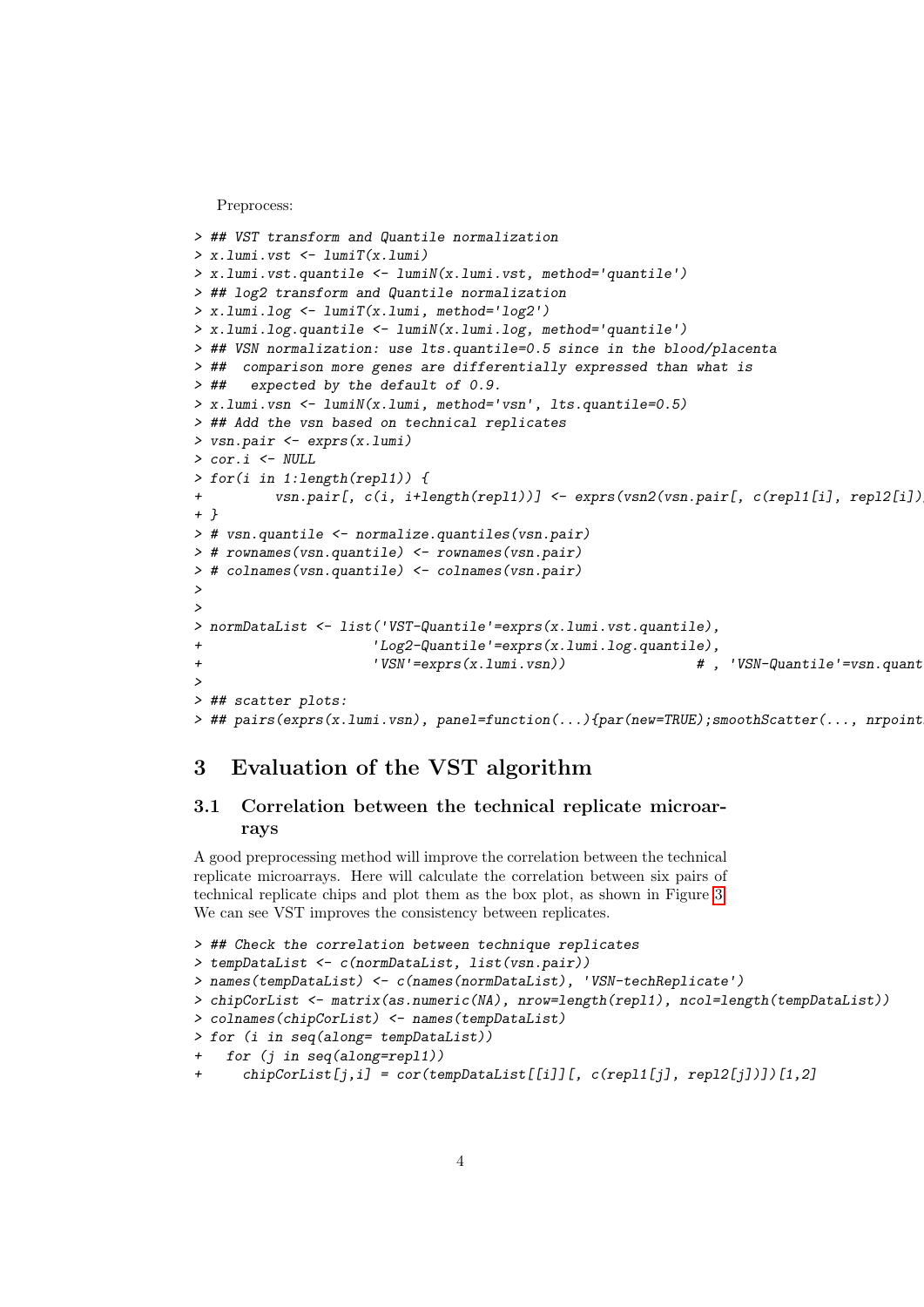

<span id="page-4-0"></span>Figure 3: Comparison of the correlation between technical replicate chips after preprocessing. The VSN-techReplicate method performed the VSN within each pair of technical replicate samples and then calculated their correlations.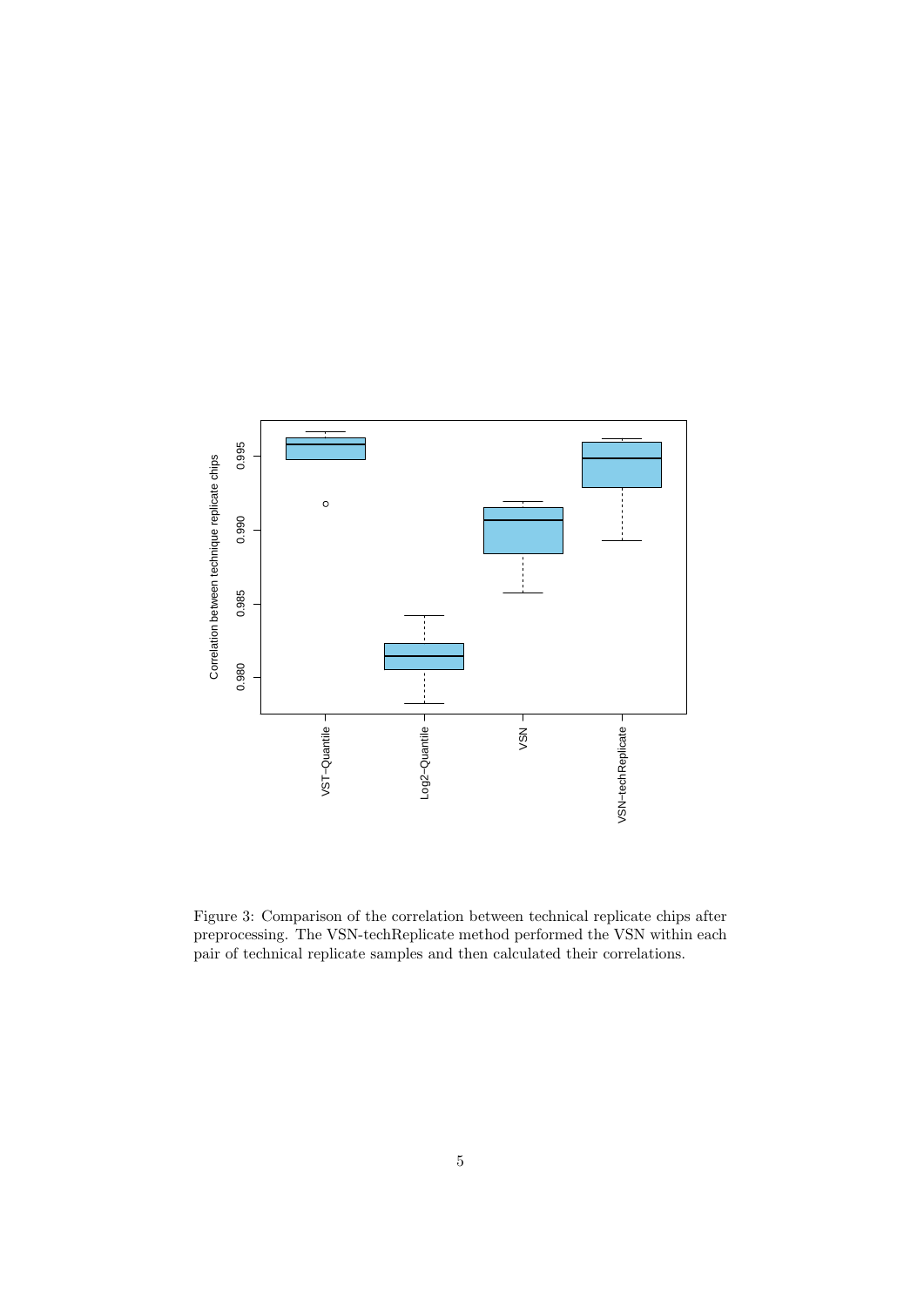#### <span id="page-5-0"></span>3.2 Variance stabilizing between the technique replicate microarrays

A good variance stabilizing method should stabilize the variance between the technique replicates. Here we plot the mean and standard deviation relations between a pair of technique replicates, as shown in Figure [4.](#page-6-0) Users can select other pairs of replicates and plot the pictures.

#### <span id="page-5-1"></span>3.3 Variation within replicates vs. variation between conditions

To assess the signal to noise ratio, we assess

$$
\frac{\sigma_{\rm between~groups}^2}{\sigma_{\rm within~groups}^2}.
$$

For  $n$  groups, by its generalisation, the  $F$ -statistic.

```
> fac <- factor(paste(x.lumi$pctBlood, x.lumi$pctPlacenta, sep=":"))
> rf <- lapply(normDataList, function(x) {
+ filtered.x = x[presentCount > 0,]
+ ftest.x = rowFtests(filtered.x, fac=fac)
+ ftest.x$IDs <- rownames(filtered.x)
+ return(ftest.x)
+ })
> ef \leq sapply( rf, function(x) ecdf(x$p.value))
```
The result is shown in Figure [5.](#page-7-0) We can see the difference among these methods are not big, however, the VST is consistently better than the log2 and VSN methods.

#### <span id="page-5-2"></span>3.4 Correlation between the expression profiles and dilution profile

Here we want to compare the correlation between the expression profiles and dilution profile. Because these concordant genes are more likely to be related with the dilution process, a good transformation should improve or at least not worsen the correlation of the expression profiles and dilution profile. Figure [6](#page-8-0) shows, VST transformed data improve this correlation because there are more probes with high correlation (the absolute values of correlation coefficient close to 1).

```
> modelProfile1 <- c(100, 95, 75, 50, 25, 0, 100, 95, 75, 50, 25, 0)
> corrList <- lapply(normDataList, function(x) {
+ x <- x[presentCount > 0, ]
+ corr1 <- apply(x, 1, cor, y=modelProfile1)
+ return(corr1)
+ } )
```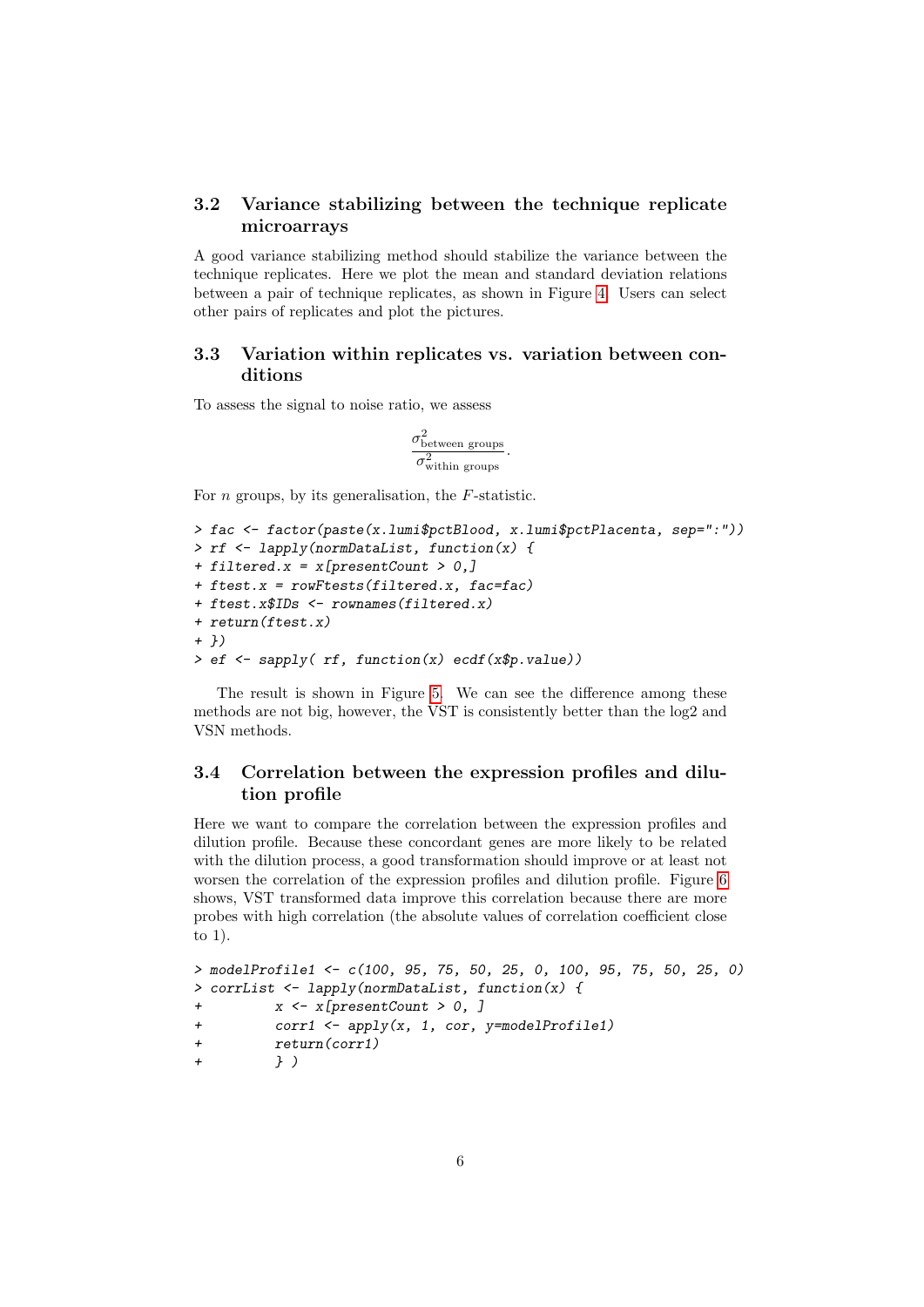



$$
\mathsf{VSN}
$$





<span id="page-6-0"></span>Figure 4: Mean and standard deviation relations of the technical replicate microarrays A01 and B01. The VSN-techReplicate method performed the VSN only within the pair of technical replicate samples. 7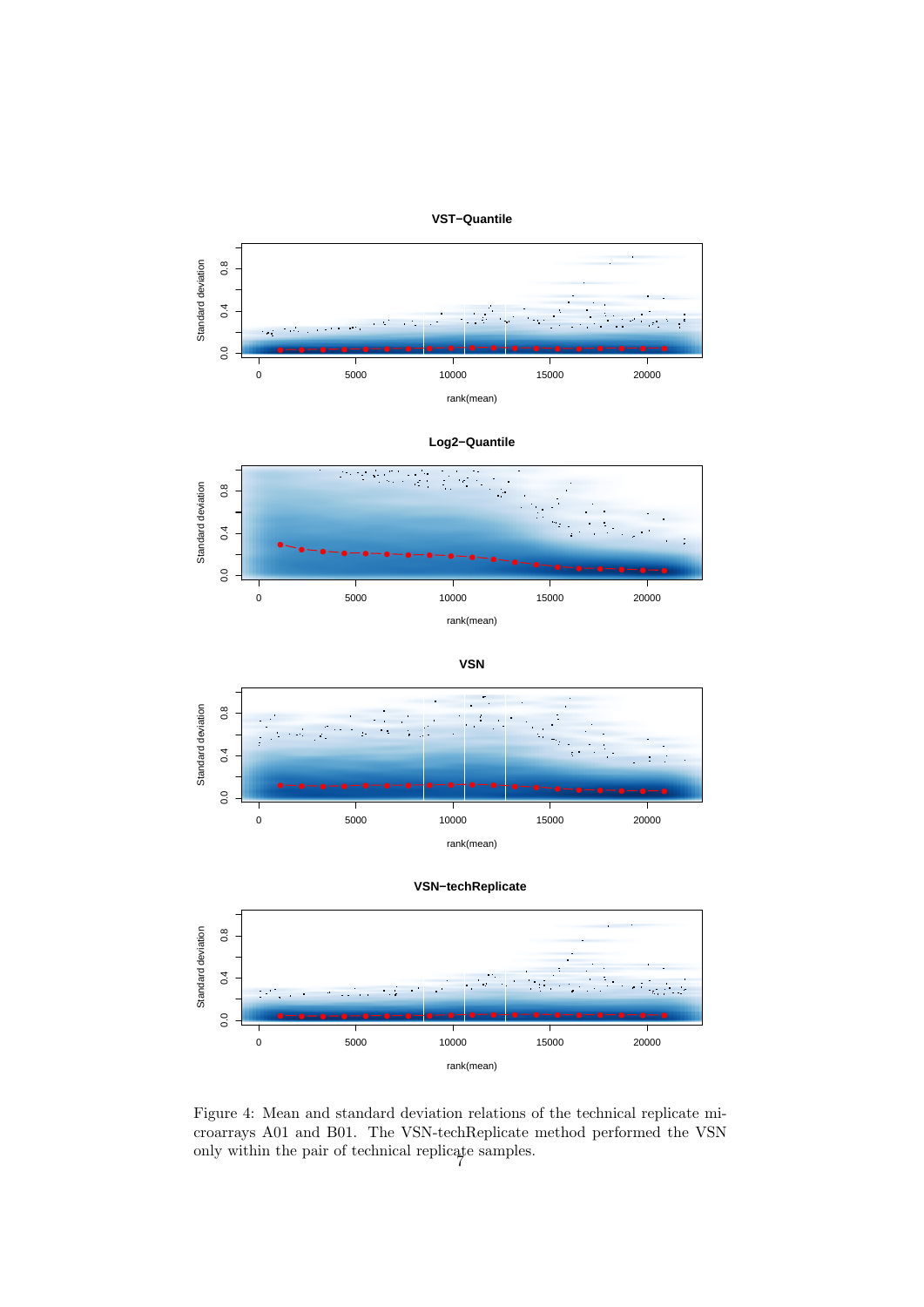

<span id="page-7-0"></span>Figure 5: Cumulative distribution functions of  $p$ -values obtained from a) reporter-wise  $F$ -tests (by factor  $fac$ ). These are monotonous measures of the ratio between variation within replicates and variation between conditions, or in other words, the signal-to-noise ratio.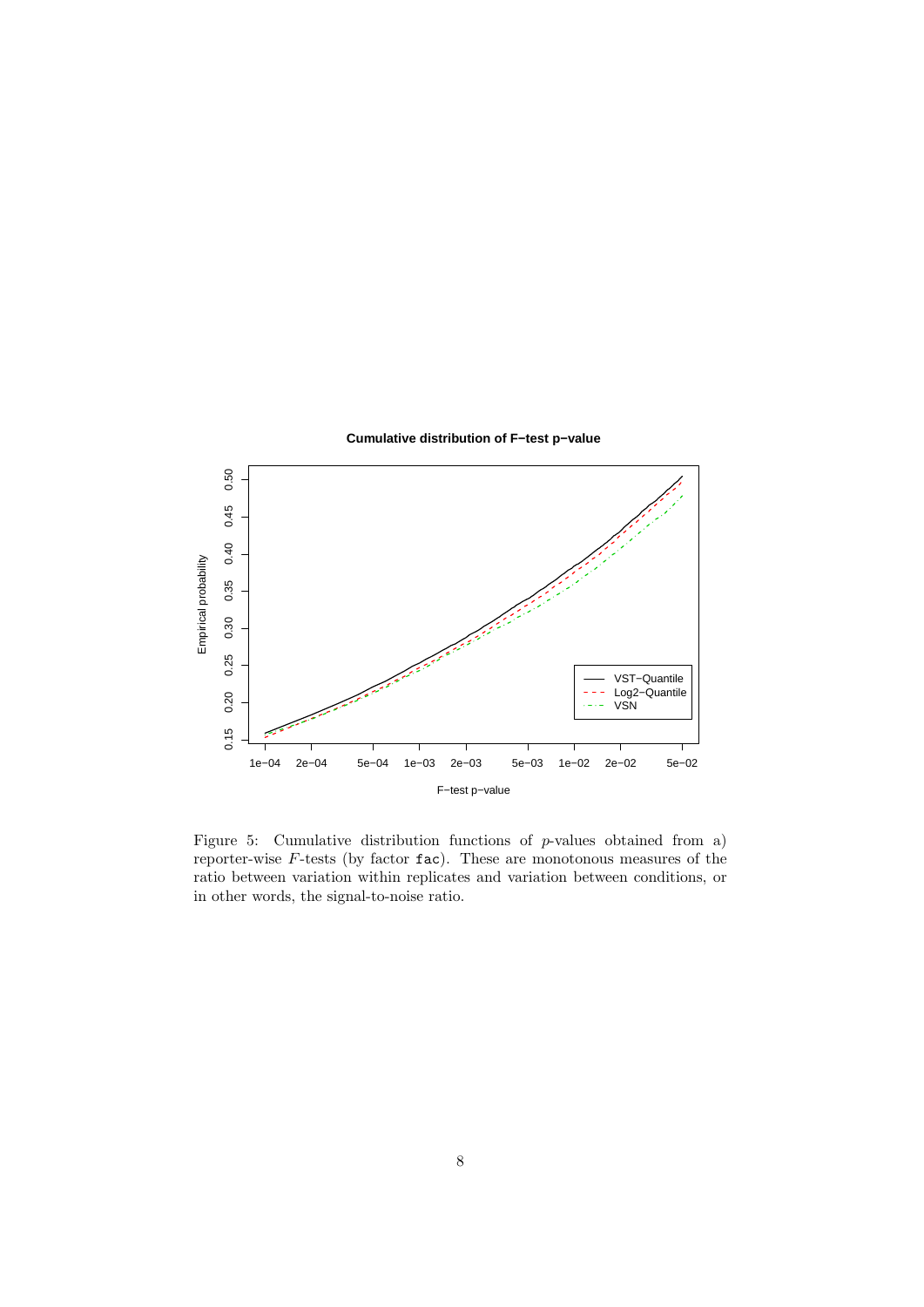

Absolute values of correlation coefficients

<span id="page-8-0"></span>Figure 6: Compare the histogram of the correlation between the expression profiles and dilution profile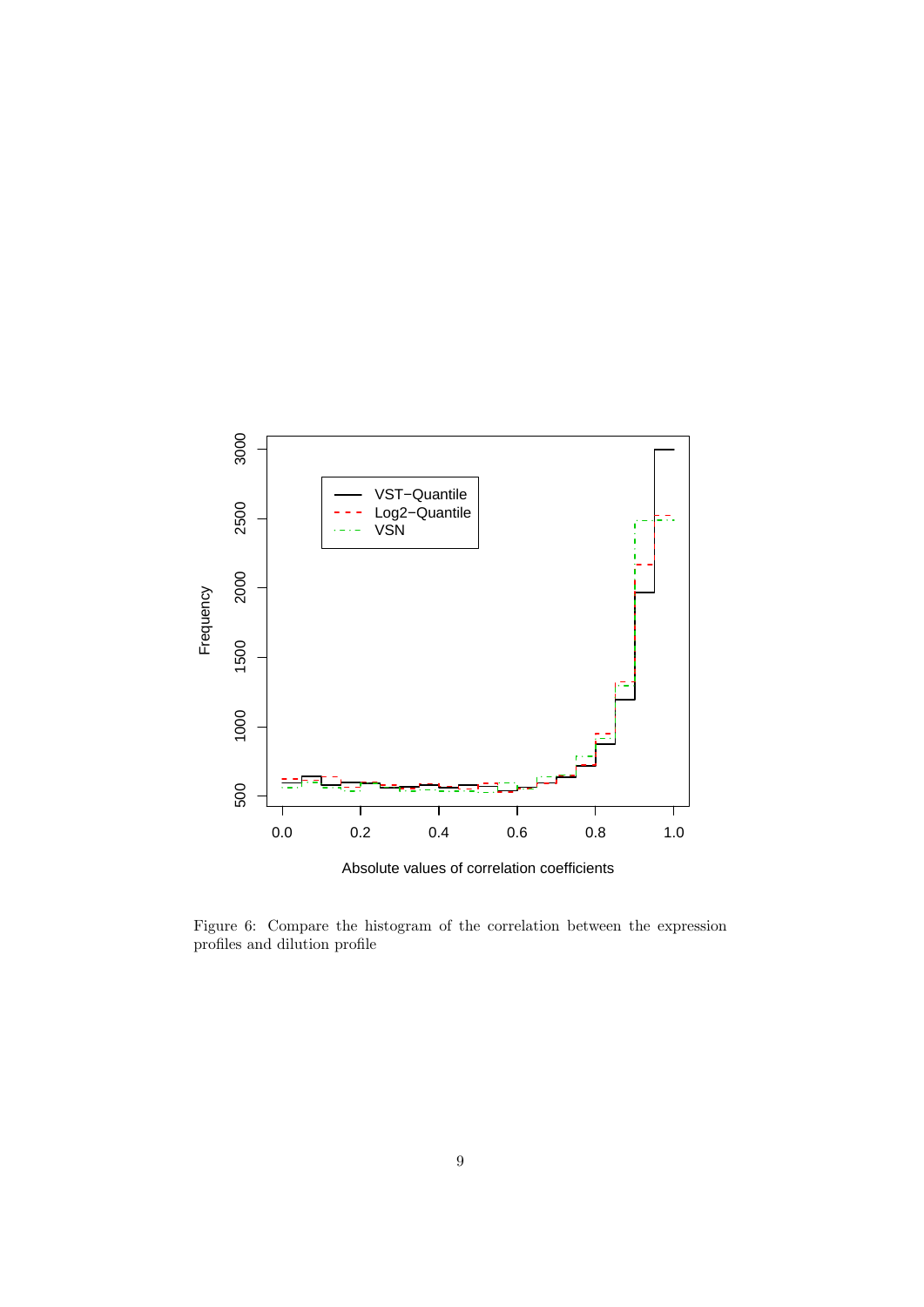#### <span id="page-9-0"></span>3.5 Evaluation based on the identification of differentially expressed genes

For better evaluation, we want to evaluate the VST algorithm based on the detection of differentially expressed genes. First, we want to see the percentage of concordant probes (a probe with a correlation coefficient larger than 0.8 between the normalized intensity profile and the real dilution profile (six dilution ratios with two replicates at each dilution)) among the most significant probes (ranking based on F-test p-values). The result is shown in Figure [7.](#page-10-0) We can see the VST processed data has obviously higher percentage of concordant probes than the log2 and VSN methods.

```
> topNumList <- seq(50, 3000, by=100)
> corTh <-0.8> highCorrNumMatrix <- NULL
> for (i in 1:length(rf)) {
        probelist <- rf[[i]]$IDs+ ordProbe.i <- probeList[order(abs(rf[[i]]$p.value), decreasing=FALSE)]
+ corr1 <- corrList[[i]]
+ matchNum.j <- NULL
+ for (topNum.j in topNumList) {
+ topProbe.j <- ordProbe.i[1:topNum.j]
+ matchNum.j <- c(matchNum.j, length(which(abs(corr1[topProbe.j]) > corTh)))
+ }
+ highCorrNumMatrix <- cbind(highCorrNumMatrix, matchNum.j)
+ }
> rownames(highCorrNumMatrix) <- topNumList
> colnames(highCorrNumMatrix) <- names(rf)
```
The result is shown in Figure [7.](#page-10-0) We can see the difference among these methods are not big, however, the VST is consistently better than the log2 and VSN methods.

Next, we selected the differentially expressed genes by comparing two conditions. The p-values will be estimated by the Bioconductor limma package. To better evaluate the overall performance, we first ranked the probes with their p-values from low to high, then calculate the percentage of concordant probes among different number of most significant probes, as shown in Figure [8.](#page-12-1) The result indicates that VST-quantile outperforms Log2.Quantile in terms of the concordance evaluation.

Identify the differentially expressed genes by using limma package:

```
> ## Select the comparing chip index
> sampleInfo <- pData(phenoData(x.lumi))
> sampleType <- paste(sampleInfo[,'pctBlood'], sampleInfo[,'pctPlacenta'], sep=':')
> sampleType <- paste('c', sampleType, sep='')
> ## Comparing index
> ## used in the paper (the most challenging comparison):
> compareInd <- c(repl1[1:2], repl2[1:2])
> compareType <- sampleType[compareInd]
> fitList.limma <- NULL
> for (i in 1:length(normDataList)) {
```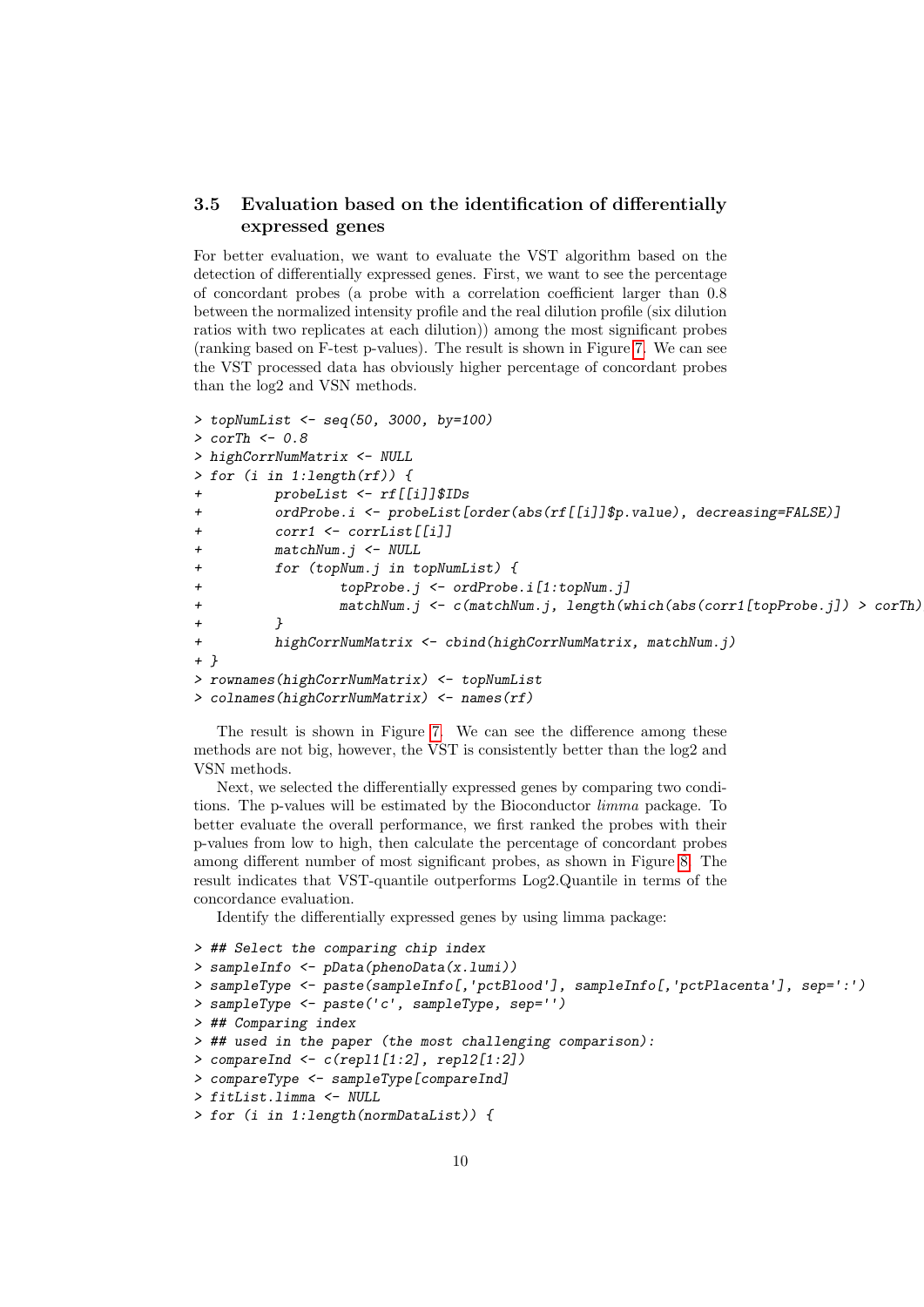

<span id="page-10-0"></span>Figure 7: Cumulative distribution functions of p-values obtained from a) reporter-wise  $F$ -tests (by factor  $fac$ ). These are monotonous measures of the ratio between variation within replicates and variation between conditions, or in other words, the signal-to-noise ratio.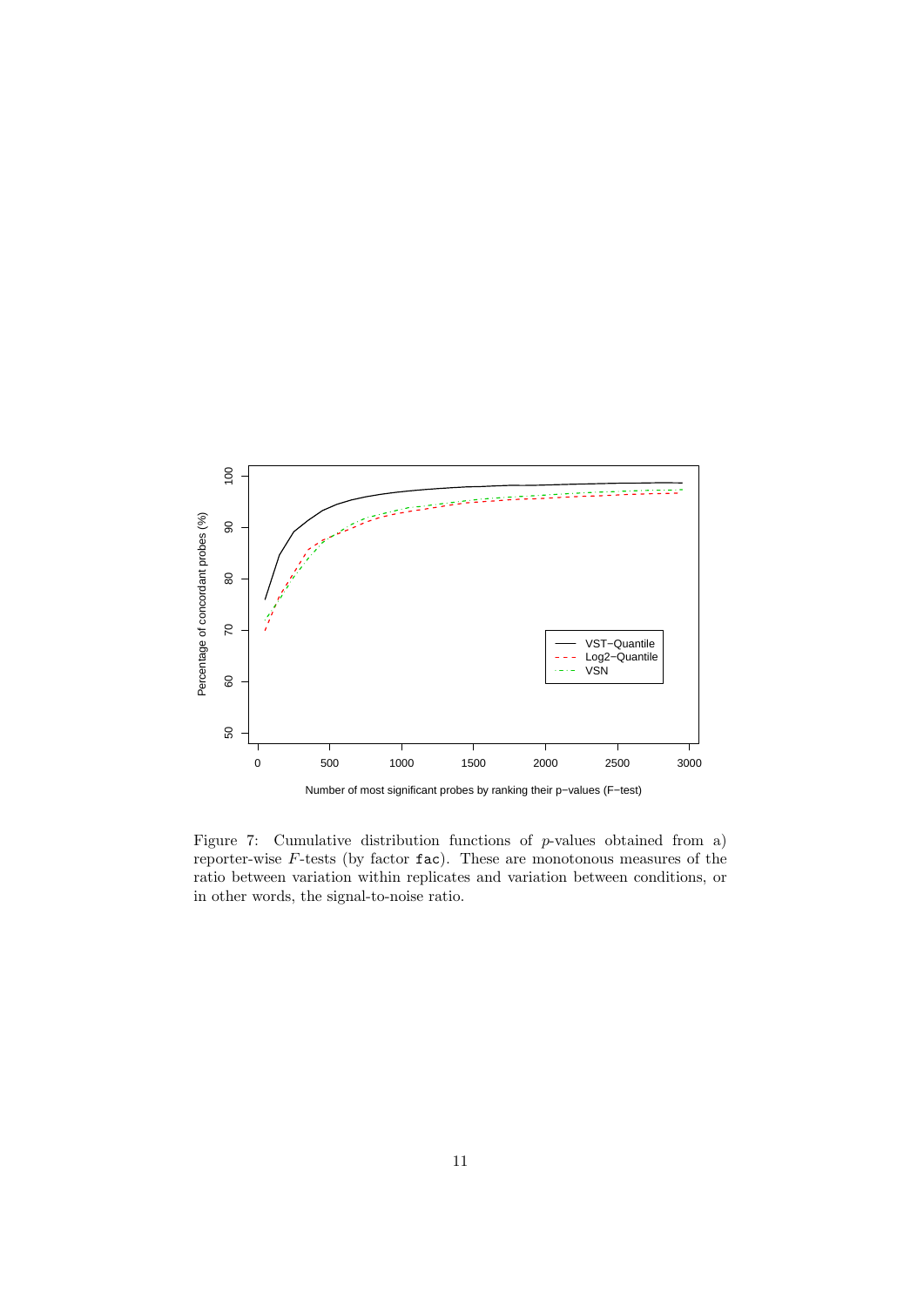```
+ selDataMatrix <- normDataList[[i]]
+ selDataMatrix <- selDataMatrix[presentCount > 0, ]
+ selProbe <- rownames(selDataMatrix)
+ compareMatrix <- selDataMatrix[, compareInd]
+
+ design <- model.matrix(~ 0 + as.factor(compareType))
+ colnames(design) <- c('A', 'B')
+ fit1 <- lmFit(compareMatrix, design)
+ contMatrix <- makeContrasts('A-B'=A - B, levels=design)
+ fit2 <- contrasts.fit(fit1, contMatrix)
+ fit <- eBayes(fit2)
+ fitList.limma <- c(fitList.limma, list(fit))
+ }
> names(fitList.limma) <- names(normDataList)
```
Estimate the number of concordance probes (a probe with a correlation coefficient larger than 0.8 between the normalized intensity profile and the real dilution profile (six dilution ratios with two replicates at each dilution)) among the top differentially expressed genes (ranked based on p-values estimated by limma).:

```
> ## Check the correlation of the top differentiated probes based on the limma results
> ## rank the probes based on the p-values of limma result
> fitList <- fitList.limma
> topNumList <- c(30, seq(35, 1000, by=30))
> corTh <-0.8> highCorrNumMatrix <- NULL
> for (i in 1:length(fitList)) {
+ probeList <- rownames(fitList[[i]]$p.value)
+ ordProbe.i <- probeList[order(abs(fitList[[i]]$p.value[,1]), decreasing=FALSE)]
+ profileMatrix <- normDataList[[i]][ordProbe.i, ]
+
+ modelProfile1 <- c(100, 95, 75, 50, 25, 0, 100, 95, 75, 50, 25, 0)
+ corr1 <- apply(profileMatrix, 1, cor, y=modelProfile1)
+ names(corr1) <- ordProbe.i
+ matchNum.j <- NULL
+ for (topNum.j in topNumList) {
+ topProbe.j <- ordProbe.i[1:topNum.j]
+ matchNum.j <- c(matchNum.j, length(which(abs(corr1[topProbe.j]) > corTh)))
+ }
+ highCorrNumMatrix <- cbind(highCorrNumMatrix, matchNum.j)
+ }
> rownames(highCorrNumMatrix) <- topNumList
> colnames(highCorrNumMatrix) <- names(fitList)
```
### <span id="page-11-0"></span>4 Conclusion

The users can select different samples for the comparison and change the cutoff thresholds in the evaluation. The results should be similar, i.e., the VST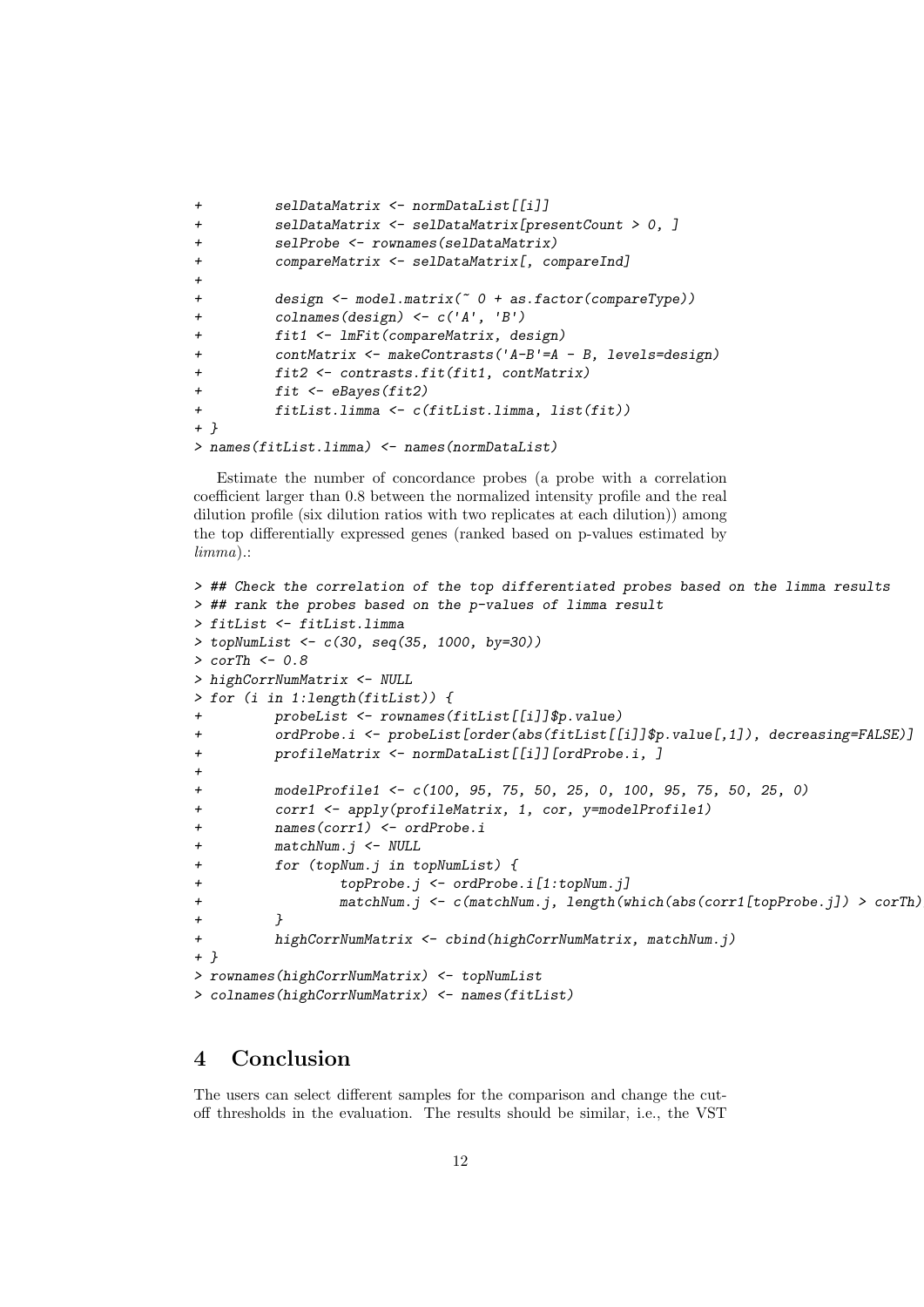

<span id="page-12-1"></span>Figure 8: The concordance between the expression and dilution profiles of the selected differentially expressed genes

algorithm is better than the log2 transformation and VSN for this evaluation data set because it utilizes the mean and standard deviation information at the bead-level.

## <span id="page-12-0"></span>5 Session Info

- > toLatex(sessionInfo())
	- R version 3.1.1 Patched (2014-09-25 r66681), x86\_64-unknown-linux-gnu
	- Locale: LC\_CTYPE=en\_US.UTF-8, LC\_NUMERIC=C, LC\_TIME=en\_US.UTF-8, LC\_COLLATE=C, LC\_MONETARY=en\_US.UTF-8, LC\_MESSAGES=en\_US.UTF-8, LC\_PAPER=en\_US.UTF-8, LC\_NAME=C, LC\_ADDRESS=C, LC\_TELEPHONE=C, LC\_MEASUREMENT=en\_US.UTF-8, LC\_IDENTIFICATION=C
	- Base packages: base, datasets, grDevices, graphics, methods, parallel, stats, stats4, utils
	- Other packages: AnnotationDbi 1.28.0, Biobase 2.26.0, BiocGenerics 0.12.0, DBI 0.3.1, GenomeInfoDb 1.2.0, IRanges 2.0.0, RColorBrewer 1.0-5, RSQLite 0.11.4, S4Vectors 0.4.0, XML 3.98-1.1, annotate 1.44.0, genefilter 1.48.0, limma 3.22.0, lumi 2.18.0, lumiBarnes 1.5.0, lumiHumanAll.db 1.22.0, lumiHumanIDMapping 1.10.0, org.Hs.eg.db 3.0.0, vsn 3.34.0